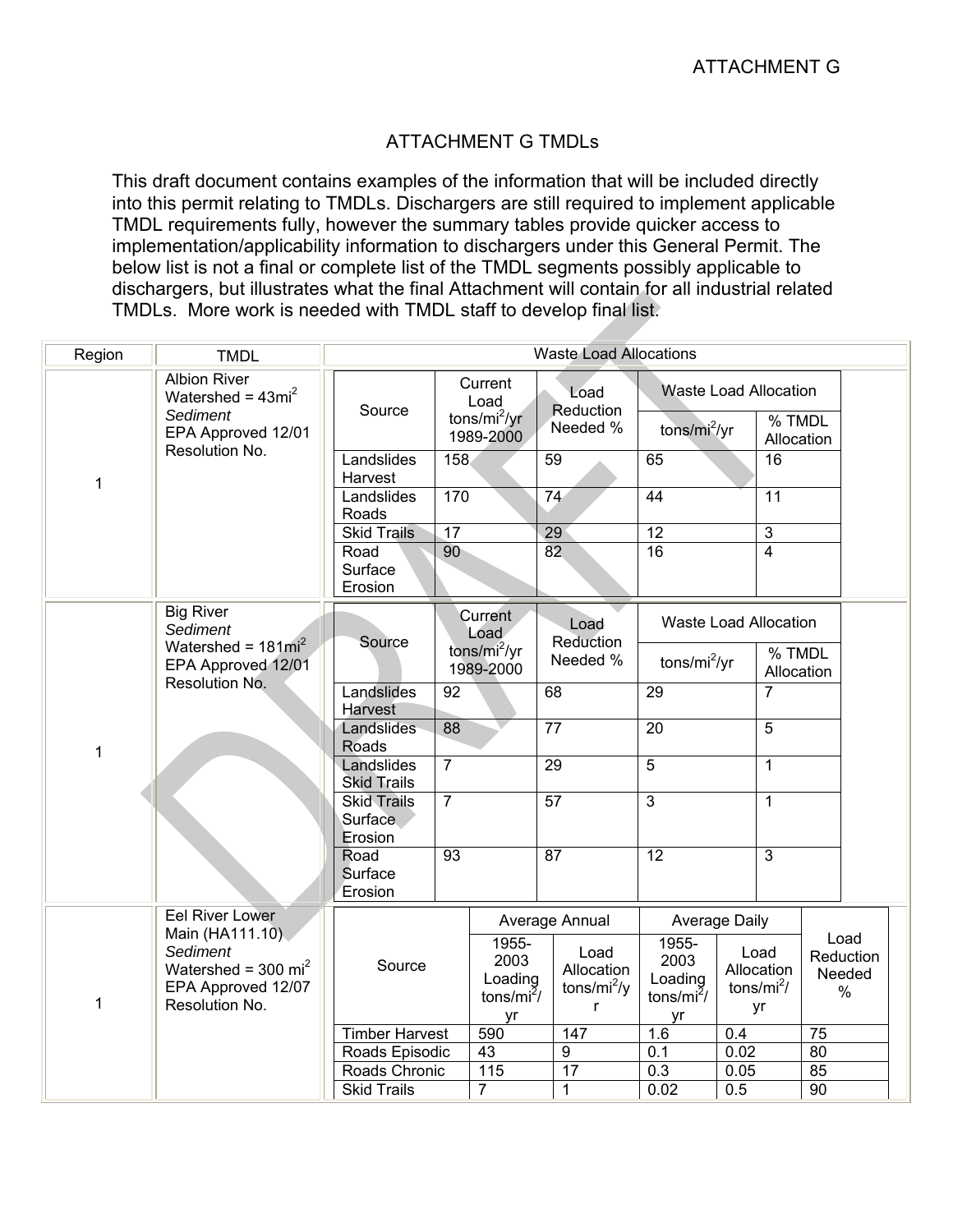|                         | 21<br><b>Bank Erosion</b> |                         | 6                       | 0.1                      | 70<br>0.03              |  |
|-------------------------|---------------------------|-------------------------|-------------------------|--------------------------|-------------------------|--|
| <b>Eel River Middle</b> |                           | Current                 |                         |                          | Waste                   |  |
| Fork                    |                           | Load                    | Load                    |                          | Load                    |  |
| Watershed = $753mi^2$   | Waterbody                 | $t/mi^2/yr$             | Reduction               | Source                   | Allocation              |  |
| Sediment                |                           | 1985-                   | Needed %                |                          | Tons/mi <sup>2</sup> /  |  |
| (HA111.70)              |                           | 2002                    |                         |                          | yr                      |  |
| EPA Approved 12/03      | <b>Black Butte</b>        | 6                       |                         | Landslides               |                         |  |
| Resolution No.          |                           |                         |                         | Harvest                  |                         |  |
|                         |                           | $\overline{3}$          |                         | Landslides               |                         |  |
|                         |                           |                         |                         | Roads                    |                         |  |
|                         |                           | $\overline{9}$          | $\mathbf 0$             | <b>Subtotal</b>          | 9                       |  |
|                         |                           |                         |                         | <b>Landslides</b>        |                         |  |
|                         |                           | $\overline{6}$          |                         | Surface/Other            |                         |  |
|                         |                           |                         |                         | Road Sources             |                         |  |
|                         |                           | $\mathbf{1}$            |                         | Road-Related             |                         |  |
|                         |                           |                         |                         | <b>Gullies</b>           |                         |  |
|                         |                           | $\overline{\mathbf{7}}$ | $\overline{\mathbf{0}}$ | <b>Subtotal Small</b>    | $\overline{7}$          |  |
|                         |                           |                         |                         | <b>Mgmt Sources</b>      |                         |  |
|                         |                           | 16                      | $\overline{\mathbf{0}}$ | <b>Total Mgmt</b>        | 16                      |  |
|                         |                           |                         |                         | <b>Related</b>           |                         |  |
|                         | <b>Elk Creek</b>          | 3                       |                         | Landslides               |                         |  |
|                         |                           |                         |                         | Harvest                  |                         |  |
|                         |                           | 10                      |                         | Landslides               |                         |  |
|                         |                           |                         |                         | Roads                    |                         |  |
|                         |                           | $\overline{13}$         | $5^{\circ}$             | <b>Subtotal</b>          | $\overline{12}$         |  |
|                         |                           |                         |                         | <b>Landslides</b>        |                         |  |
|                         |                           | 20 <sup>°</sup>         |                         | Surface/Other            |                         |  |
|                         |                           |                         |                         | Road Sources             |                         |  |
|                         |                           | 40                      |                         | Road-Related             |                         |  |
| 1                       |                           |                         |                         | Gullies                  |                         |  |
|                         |                           | 60                      | 32                      | <b>Subtotal Small</b>    | $\overline{41}$         |  |
|                         |                           |                         |                         | <b>Mgmt Sources</b>      |                         |  |
|                         |                           | $\overline{73}$         | $\overline{27}$         | <b>Total Mgmt</b>        | 53                      |  |
|                         |                           |                         |                         | <b>Related</b>           |                         |  |
|                         | Round                     | $\overline{0}$          |                         | Landslides               |                         |  |
|                         | Valley                    |                         |                         | Harvest                  |                         |  |
|                         |                           | 10                      |                         | Landslides               |                         |  |
|                         |                           | 10                      | $\overline{5}$          | Roads<br><b>Subtotal</b> |                         |  |
|                         |                           |                         |                         | <b>Landslides</b>        | 10                      |  |
|                         |                           | $\overline{80}$         |                         | Surface/Other            |                         |  |
|                         |                           |                         |                         | Road Sources             |                         |  |
|                         |                           | 110                     |                         | Road-Related             |                         |  |
|                         |                           |                         |                         | Gullies                  |                         |  |
|                         |                           | 190                     | 95                      | <b>Subtotal Small</b>    | 9                       |  |
|                         |                           |                         |                         | <b>Mgmt Sources</b>      |                         |  |
|                         |                           | 200                     | 91                      | <b>Total Mgmt</b>        | 19                      |  |
|                         |                           |                         |                         | <b>Related</b>           |                         |  |
|                         | Upper                     | $\mathbf{1}$            |                         | Landslides               |                         |  |
|                         | Middle Fork               |                         |                         | Harvest                  |                         |  |
|                         |                           | $\mathbf{1}$            |                         | Landslides               |                         |  |
|                         |                           |                         |                         | Roads                    |                         |  |
|                         |                           | $\overline{2}$          | $\overline{2}$          | <b>Subtotal</b>          | $\mathbf 0$             |  |
|                         |                           |                         |                         | <b>Landslides</b>        |                         |  |
|                         |                           | $\overline{8}$          |                         | Surface/Other            |                         |  |
|                         |                           |                         |                         | Road Sources             |                         |  |
|                         |                           | $\mathbf 0$             |                         | Road-Related             |                         |  |
|                         |                           |                         |                         | Gullies                  |                         |  |
|                         |                           | $\overline{\mathbf{8}}$ | $\overline{\mathbf{0}}$ | <b>Subtotal Small</b>    | $\overline{\mathbf{8}}$ |  |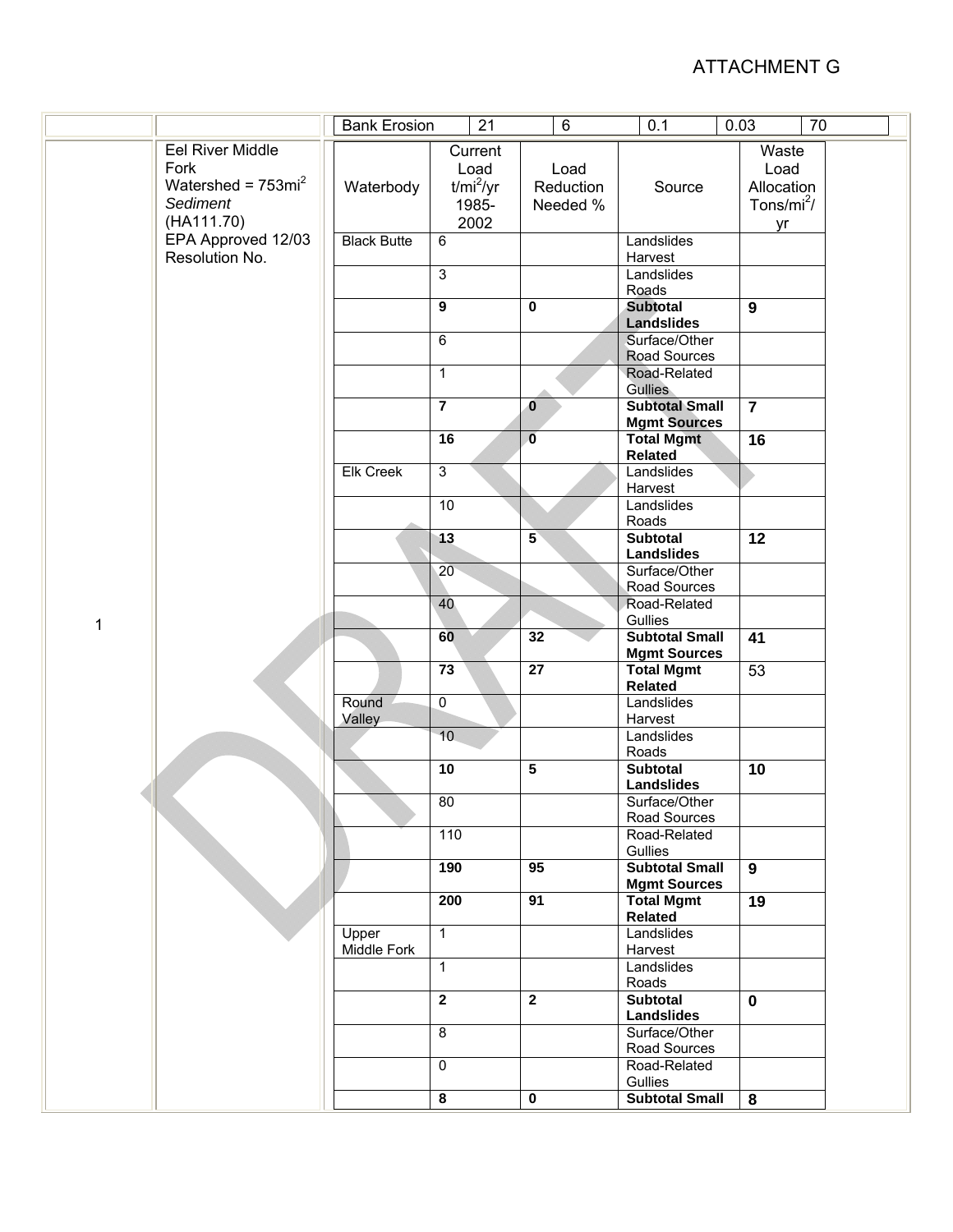|              |                                                                                                                         |                                                                           | 10                | 0                                      |                                    | <b>Mgmt Sources</b><br><b>Total Mgmt</b>     |                               | 10              |                                                 |            |
|--------------|-------------------------------------------------------------------------------------------------------------------------|---------------------------------------------------------------------------|-------------------|----------------------------------------|------------------------------------|----------------------------------------------|-------------------------------|-----------------|-------------------------------------------------|------------|
|              |                                                                                                                         | Williams                                                                  | 0                 |                                        |                                    | Related<br>Landslides                        |                               |                 |                                                 |            |
|              |                                                                                                                         | Thatcher                                                                  | $\overline{2}$    |                                        |                                    | Harvest<br>Landslides                        |                               |                 |                                                 |            |
|              |                                                                                                                         |                                                                           |                   |                                        |                                    | Roads                                        |                               |                 |                                                 |            |
|              |                                                                                                                         |                                                                           | $\mathbf 2$       | 5                                      |                                    | <b>Subtotal</b><br><b>Landslides</b>         |                               | $\mathbf{2}$    |                                                 |            |
|              |                                                                                                                         |                                                                           | 40                |                                        |                                    | Surface/Other                                |                               |                 |                                                 |            |
|              |                                                                                                                         |                                                                           | 130               |                                        |                                    |                                              | Road Sources<br>Road-Related  |                 |                                                 |            |
|              |                                                                                                                         |                                                                           | 170               | 89                                     |                                    | <b>Gullies</b><br><b>Subtotal Small</b>      |                               | $\overline{19}$ |                                                 |            |
|              |                                                                                                                         |                                                                           |                   |                                        |                                    | <b>Mgmt Sources</b>                          |                               |                 |                                                 |            |
|              |                                                                                                                         |                                                                           | 172               | 88                                     |                                    | <b>Total Mgmt</b><br><b>Related</b>          |                               | 21              |                                                 |            |
|              |                                                                                                                         | <b>BASINWIDE</b>                                                          | $\overline{2}$    |                                        |                                    | Landslides<br>Harvest                        |                               |                 |                                                 |            |
|              |                                                                                                                         |                                                                           | 4                 |                                        |                                    | Landslides<br>Roads                          |                               |                 |                                                 |            |
|              |                                                                                                                         |                                                                           | 6                 | 5                                      | <b>Subtotal</b>                    |                                              |                               | $6\phantom{1}6$ |                                                 |            |
|              |                                                                                                                         |                                                                           | 26                |                                        |                                    | Landslides<br>Surface/Other                  |                               |                 |                                                 |            |
|              |                                                                                                                         |                                                                           |                   |                                        |                                    | Road Sources                                 |                               |                 |                                                 |            |
|              |                                                                                                                         |                                                                           | 50                |                                        |                                    | Road-Related<br>Gullies                      |                               |                 |                                                 |            |
|              |                                                                                                                         |                                                                           | 70<br>76          |                                        |                                    | <b>Subtotal Small</b><br><b>Mgmt Sources</b> |                               | $\overline{23}$ |                                                 |            |
|              |                                                                                                                         |                                                                           | 82                | 65                                     |                                    | <b>Total Mgmt</b><br><b>Related</b>          |                               | 29              |                                                 |            |
|              |                                                                                                                         |                                                                           |                   |                                        |                                    |                                              |                               |                 |                                                 |            |
|              | Eel River Middle<br>Main (HA111.40)<br>Watershed = $521mi^2$<br><b>Sediment</b><br>EPA Approved 12/05<br>Resolution No. |                                                                           |                   |                                        |                                    | <b>Current Load</b>                          |                               | Load            |                                                 | Waste Load |
|              |                                                                                                                         | Source                                                                    |                   | $t$ /mi <sup>2</sup> /yr 1960-<br>2003 |                                    | Reduction<br>Needed %                        |                               |                 | Allocation<br>Tons/mi <sup>2</sup> / $\gamma$ r |            |
|              |                                                                                                                         |                                                                           |                   |                                        | 36                                 |                                              | 50                            |                 | $\overline{18}$                                 |            |
| 1            |                                                                                                                         | Timber                                                                    | Large<br>Features |                                        |                                    |                                              |                               |                 |                                                 |            |
|              |                                                                                                                         | Harvest                                                                   | Small<br>Features |                                        | 12                                 |                                              | 50                            |                 | 16                                              |            |
|              |                                                                                                                         |                                                                           | Large             |                                        |                                    | 80                                           |                               | 50              |                                                 |            |
|              |                                                                                                                         | Roads                                                                     | Features<br>Small |                                        | 104                                |                                              | 58                            |                 | 60                                              |            |
|              | <b>Eel River North Fork</b>                                                                                             | Features                                                                  |                   |                                        |                                    |                                              |                               |                 | Waste                                           |            |
| $\mathbf{1}$ | (HA111.50)<br>Watershed = $289mi^2$<br>Sediment<br>EPA Approved 12/02<br>Resolution No.                                 | Source                                                                    |                   |                                        | <b>Current Load</b><br>$t/mi^2/yr$ |                                              | Load<br>Reduction<br>Needed % |                 | Load<br>Allocation                              |            |
|              |                                                                                                                         |                                                                           |                   |                                        |                                    |                                              |                               |                 | Tons/mi <sup>2</sup> /yr                        |            |
|              |                                                                                                                         | Basin Total Landslides >5000<br>yd <sup>3</sup> ; includes both roads and |                   |                                        | 300                                |                                              | 48                            |                 | 156                                             |            |
|              |                                                                                                                         | harvest related                                                           |                   |                                        |                                    |                                              |                               |                 |                                                 |            |
|              |                                                                                                                         | Agriculture/Grazing                                                       |                   |                                        | 12                                 | none                                         |                               |                 | 12                                              |            |
|              |                                                                                                                         | Roads (smaller features)                                                  | 46                |                                        | 57                                 |                                              | 20                            |                 |                                                 |            |